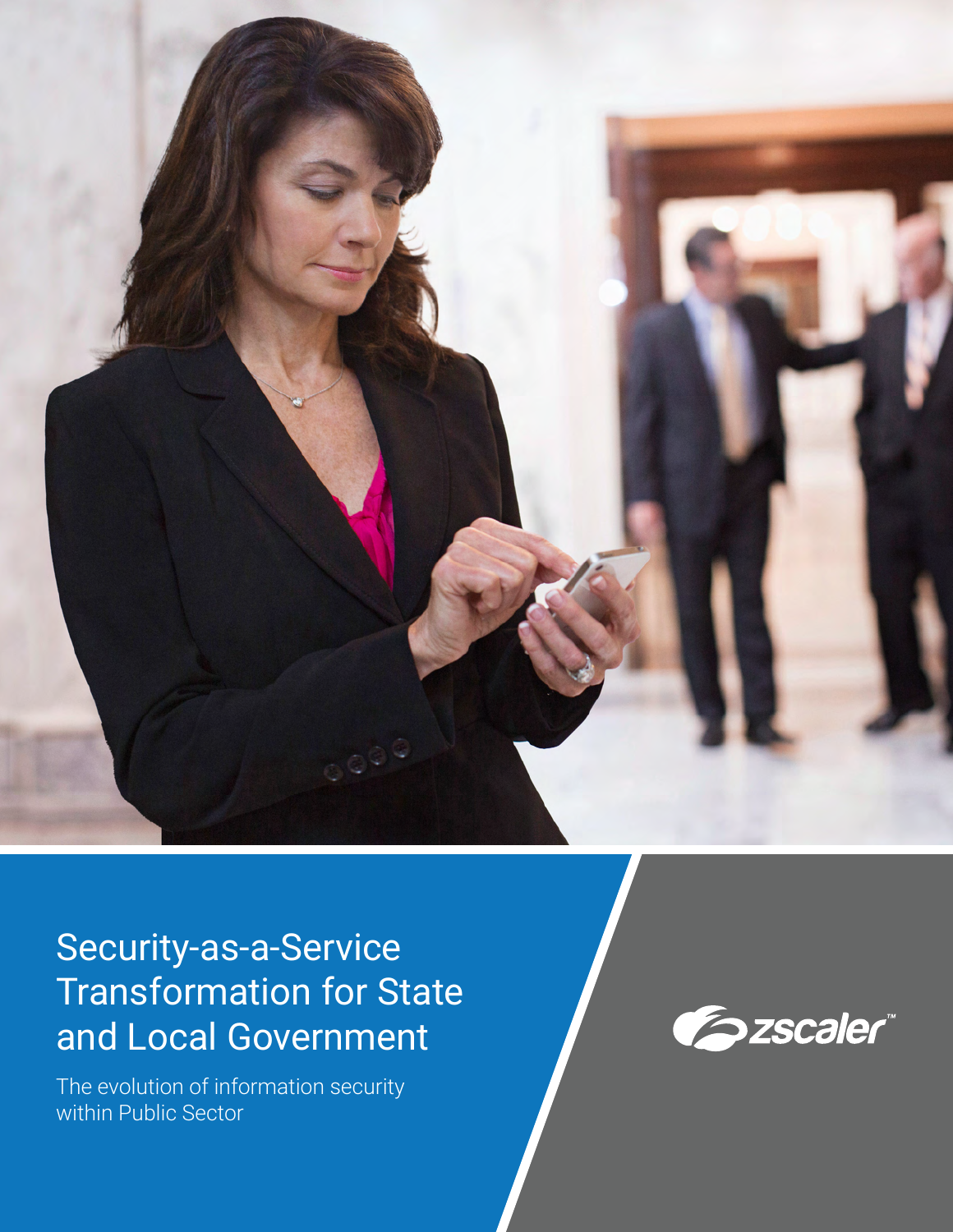# Background

Traditionally, each State agency built out its own network and designed its own security architecture. Each one of these IT and security silos in a State agency, lead to continued duplication of effort and ever-increasing costs for the overall design. As a result of these inefficiencies, State and Local government agencies established consolidated Enterprise Architecture Frameworks with the goal of a unified way in which agencies would modernize their information technology networks. An enterprise framework helped ensure that agencies and mission partners could share information securely while reducing wasted manpower and continued infrastructure expenditures.

## **Cloud computing**

One of the challenges that was identified early on with regards to cloud computing was the management of cyber security. In response to this challenge, agencies develop policies and standards usually in alignment with Federal policies, standards, and guidelines such as following the NIST 800-53, StateRAMP or FedRAMP controls.

# Evolving to a cloud-first approach

Most if not all agencies have approved policies and laws in efforts to get out of the infrastructure business and consume information technology as-a-service from cloud service providers. Unfortunately, many of the legacy systems are rooted in architectures that were developed more than 10 years ago. The on-prem infrastructure traditionally took many years to roll out into production and the associated infrastructure costs created a large total cost of ownership.

# Moving from a network-centric to resource-centric framework

Most legacy enterprise designs are network-centric, meaning that the focus is on securing the network itself with the assumption that once the network is secured, resources and users will be protected as well. This belief has been experientially proven wrong and there are many examples of exploitations that have occurred because too much trust was placed on the secured network. What State and Local Governments need now is a modern approach that adopts the zero trust architecture as it is being defined by NIST.

"Zero trust (ZT) provides a collection of concepts and ideas designed to reduce the uncertainty in enforcing accurate, per-request access decisions in information systems and services in the face of a network viewed as compromised. Zero trust architecture (ZTA) is an enterprise's cybersecurity plan that utilizes zero trust concepts and encompasses component relationships, workflow planning, and access policies. Therefore, a zero trust enterprise is the network infrastructure (physical and virtual) and operational policies that are in place for an enterprise as a product of a zero trust architecture plan." (Scott Rose, 2020)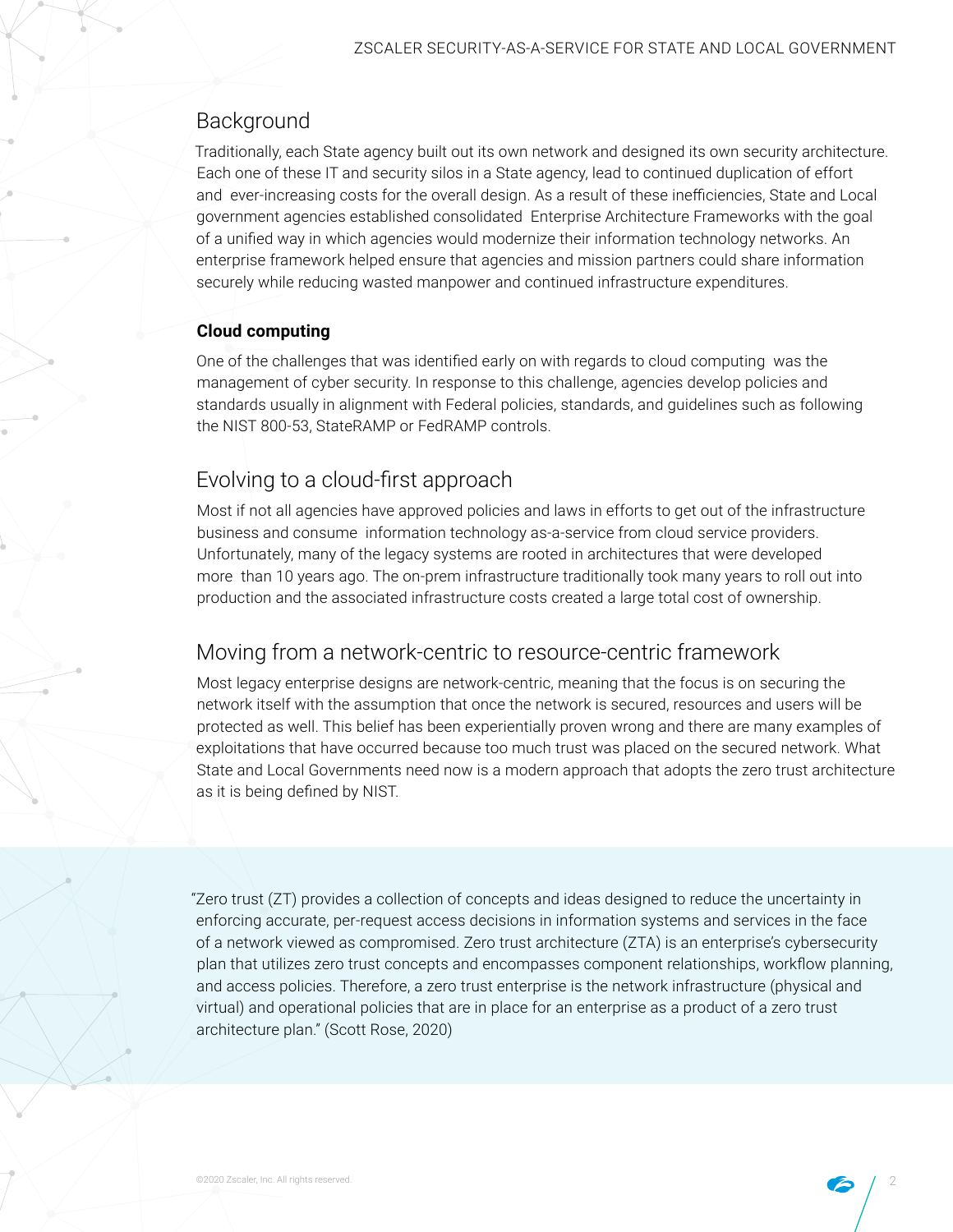#### **The basic tenets of the zero trust architecture defined by NIST are:**

- All data sources and computing services are considered resources.
- All communication is secured regardless of network location.
- Access to individual enterprise resources is granted on a per-session basis.
- Access to resources is determined by dynamic policy—including the observable state of client identity, application, and the requesting asset—and may include other behavioral attributes.
- The enterprise ensures that all owned and associated devices are in the most secure state possible and monitors assets to ensure that they remain in the most secure state possible.
- All resource authentication and authorization are dynamic and strictly enforced before access is allowed.
- The enterprise collects as much information as possible about the current state of network infrastructure and communications and uses it to improve its security posture.

Many agencies have already begun exploring zero trust solutions and ZTA is becoming the focus for protecting resources from inside the network. Once ZTA is embraced and implemented, the network itself becomes just a means of information delivery.

## Zscaler – Security delivered as a service

For more than a decade, Zscaler has delivered security as a service to some of the largest commercial enterprises around the world. In late 2018, Zscaler became the first cloud-based security solution to achieve FedRAMP accreditation. Zscaler offers two services - Zscaler Internet Access™ (ZIA™), which is FedRAMP Moderate, and Zscaler Private Access™ (ZPA)™, which is FedRAMP High.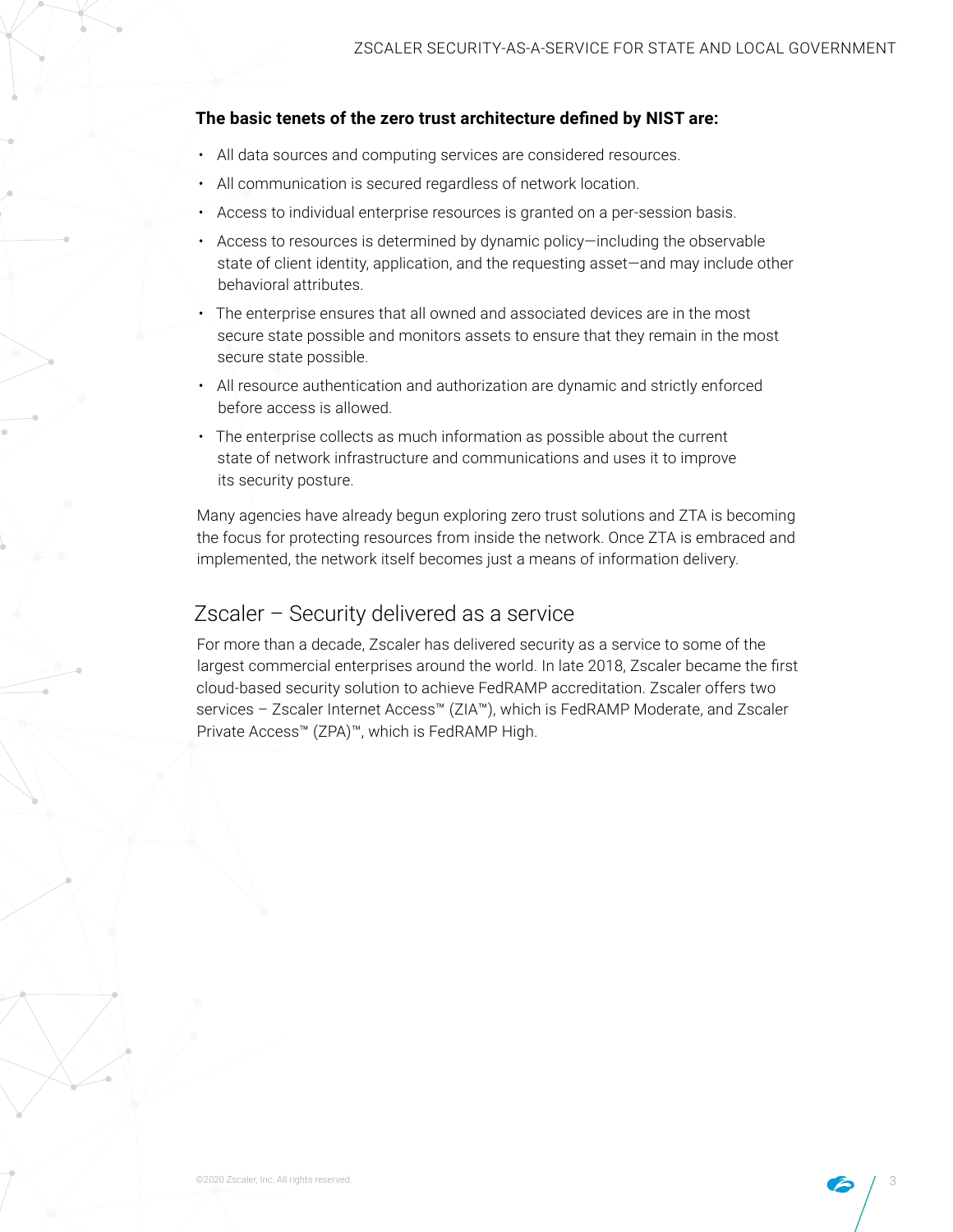### **Zscaler Internet Access**

**Zscaler Internet Access** (ZIA) is a secure internet and cloud service provider (CSP) gateway delivered as a service. Think of it as a secure on-ramp to the internet and CSP — all you do is make Zscaler your gateway to the CSP. For on-premise installations, simply set up a router tunnel (GRE or IPsec) to the closest ZIA Public Service Edge. For mobile employees, you can forward traffic via our lightweight Zscaler Client Connector or PAC file.

The main function of the IAP and CAP within the SSA is to provide a comprehensive and robust security stack to protect the DISN from the internet and CSP, respectively. ZIA has a proven track record of providing this a comprehensive and robust security stack to protect its customers worldwide, from the internet and the CSP. ZIA sits between your users and the internet or CSP, inspecting every byte of traffic inline across multiple security techniques, even within SSL. You get full protection from web, internet and cloud threats.

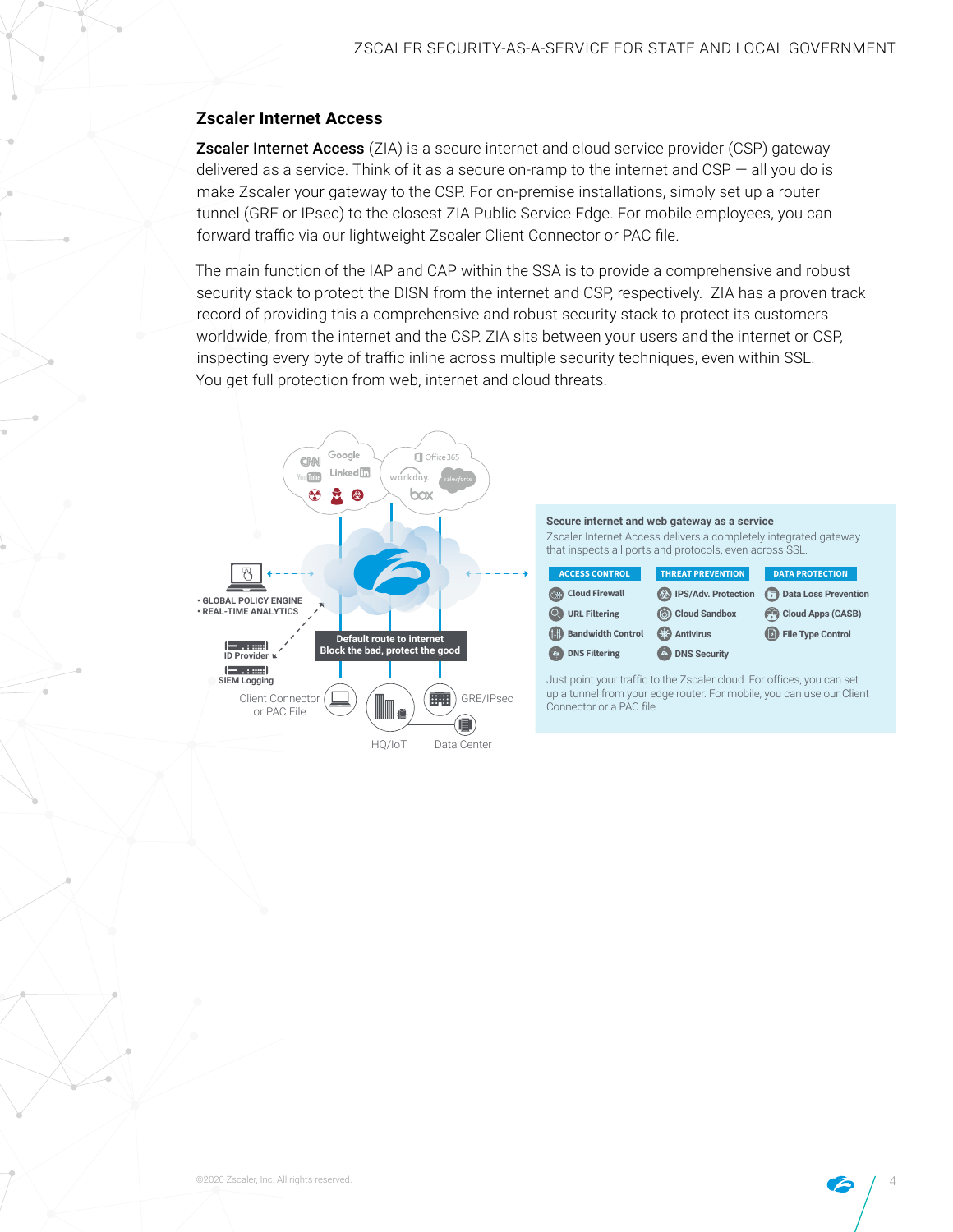#### **Zero trust access is based on four key tenets:**

- Application/service access no longer requires access to the network or use of VPN.
- Inside-out connections ensure apps and services are invisible to unauthorized users.
- App segmentation, not network segmentation, connects users to a specific app or service and limits lateral movement.
- Secure network communication is achieved via end-to-end encrypted TLS tunnels.



ZPA provides a simple, secure, and effective way to access internal services. Access is based on policies created by the IT admin within the ZPA Admin Portal and hosted within the Zscaler cloud. On each user device, a piece of software called Client Connector is installed. Client Connector ensures the user's device posture and extends a secure microtunnel out to the Zscaler cloud when a user attempts to access an internal service.

Both services integrate with an agency's existing identity providers via an industry standardsbased SAML 2.0 connection and also have the ability to stream transaction logging information to the agencie's SIEM architecture. This means that Zscaler will integrate with the agencie's existing cybersecurity platform and big data initiatives. Both ZIA and ZPA can be extended on-premises allowing for highly efficient traffic engineering. ZIA provides cloud-based protection at the perimeter, and ZPA provides a zero trust architecture to protect connections within the office.